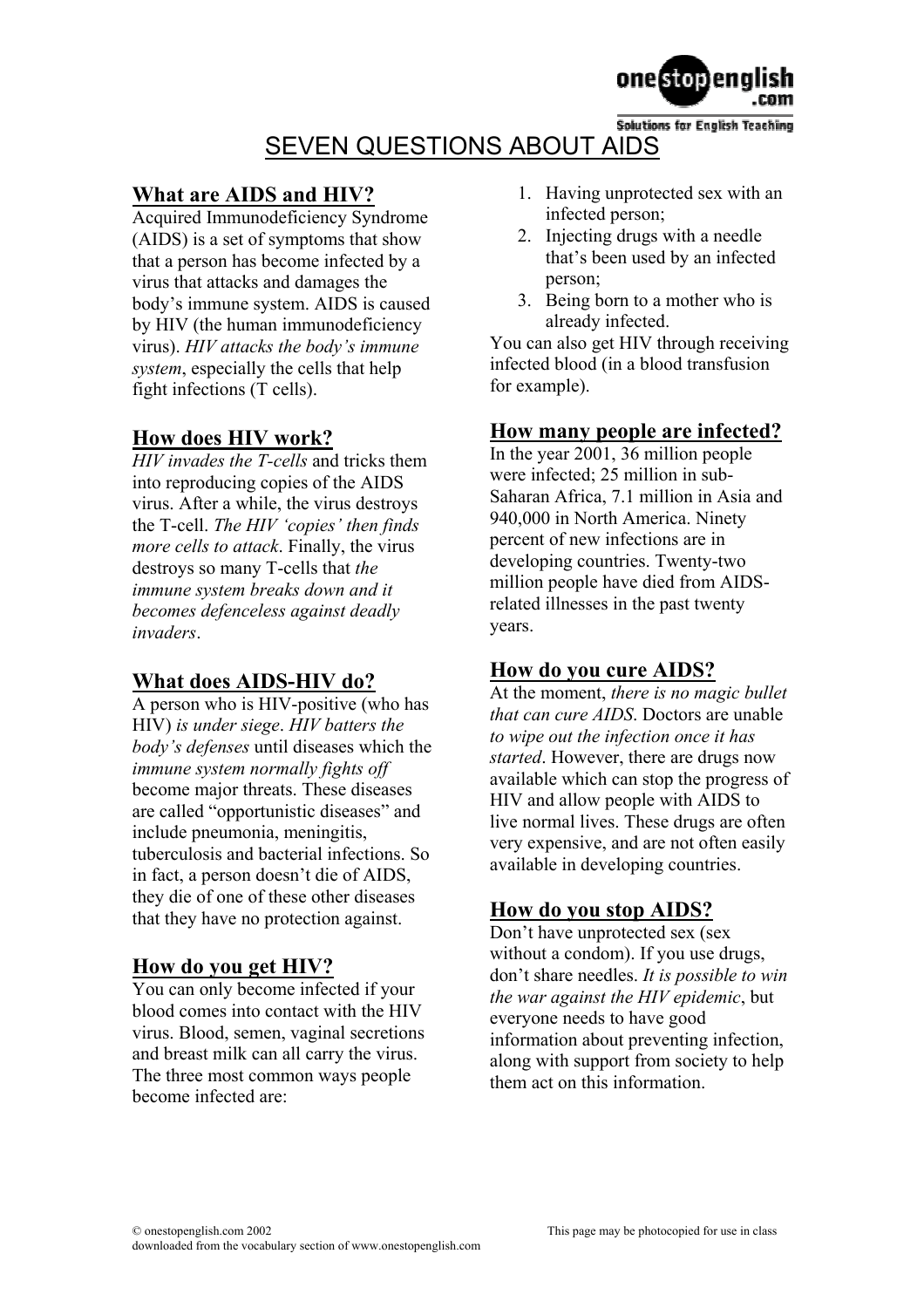

## ACTIVITIES

## 1. Read the text and answer the following questions

- Ä Which area of the world is most affected by AIDS?
- Ä What is the difference between AIDS and HIV?
- Ä Is there a cure for HIV?
- Ä Do people die of AIDS?
- Ä How do you get HIV?

## 2. Illness and Metaphor

*Look at the words and expressions IN ITALICS in the text. Put them in the following metaphorical categories.* 

| Infection is an attack   Medicine is a Weapon | <b>Beating the Disease is</b><br>winning |
|-----------------------------------------------|------------------------------------------|
|                                               |                                          |
|                                               |                                          |
|                                               |                                          |
|                                               |                                          |
|                                               |                                          |

## 3. Disease and War

Look at the following pairs of sentences. Complete each space with one of the words in *the box. You may have to change the form of the word. Use each word only once.* 

|                                                                             | battle                                                         | attack | invasion          | infiltrate                           |  |  |
|-----------------------------------------------------------------------------|----------------------------------------------------------------|--------|-------------------|--------------------------------------|--|--|
|                                                                             |                                                                |        |                   |                                      |  |  |
|                                                                             | The body is not immune to                                      |        | from the disease. |                                      |  |  |
| The President ordered the army to prepare for an                            |                                                                |        |                   |                                      |  |  |
| After three months the patient gave up the                                  |                                                                |        |                   |                                      |  |  |
| The general said that although they had lost the<br>, they had not lost the |                                                                |        |                   |                                      |  |  |
| war.                                                                        |                                                                |        |                   |                                      |  |  |
|                                                                             | The cancer continued to spread and began to                    |        |                   | the internal organs.                 |  |  |
|                                                                             | an enemy base in the middle of the night.<br>Fighter airplanes |        |                   |                                      |  |  |
|                                                                             | your body and takes over.<br>Cancer                            |        |                   |                                      |  |  |
| The small group of soldiers                                                 |                                                                |        |                   | the enemy's territory under cover of |  |  |
|                                                                             | darkness.                                                      |        |                   |                                      |  |  |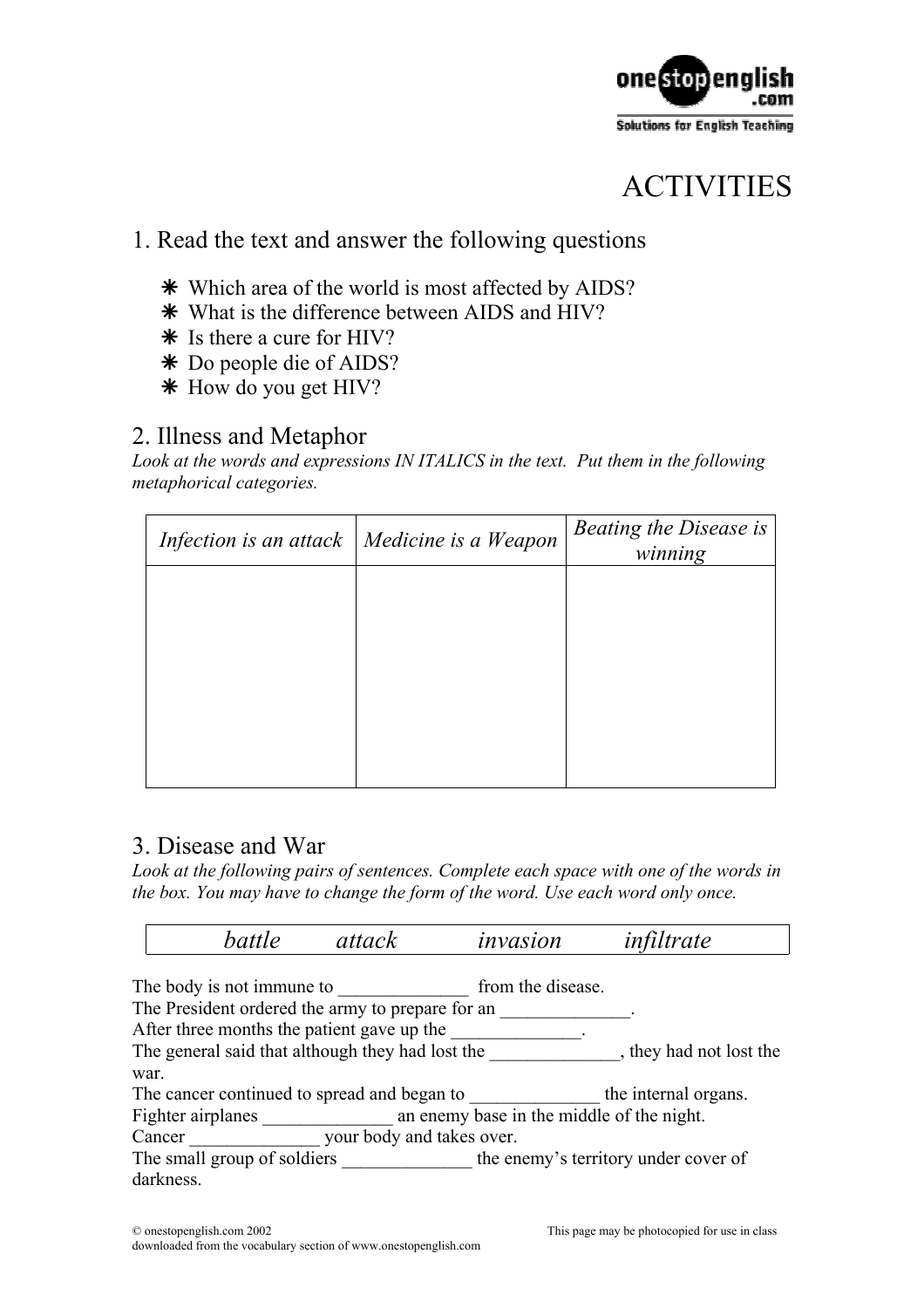

# Discussion

*Many people argue that metaphors around diseases like AIDS and cancer increase the suffering of patients as they create very negative ways of thinking about disease and can inhibit them from seeking proper treatment. Discuss these questions in pairs.* 

- Do these metaphors for treating illness exist in your language?
- Do you think that they (the metaphors) can increase someone's suffering? Why?
- What is the attitude towards people with AIDS? What is the attitude towards people with cancer?
- Do you know anyone who has had AIDS or cancer?
- If you found out an older member of your family had cancer but didn't know it, would you tell them? Why?
- Would you treat a friend or family member differently if they had AIDS? Why?
- If you had cancer or AIDS, would you want to know the truth? Why?